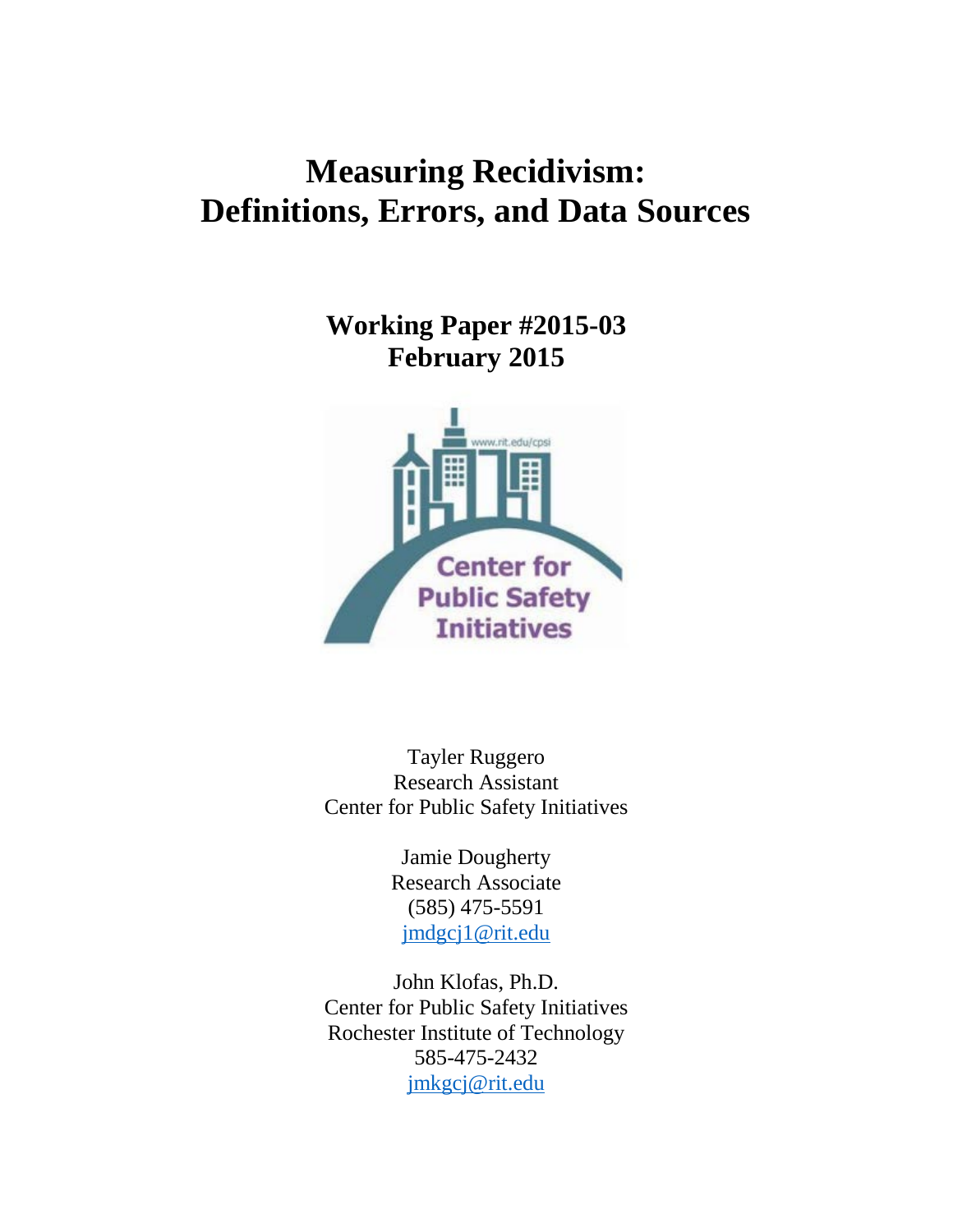This paper begins our series of analyses on the issue of recidivism particularly as it applies to the local jails and community re-entry. The Monroe County Sheriff's Office and its Jail Bureau are interested in understanding the recidivism of those being released from Monroe County's local jail facilities. By periodically re-assessing recidivism rates, the Monroe County Jail and Correctional Facility can assess their programs' outcomes for the purpose of improving programming.

Webster dictionary defines recidivism as "a tendency to relapse into a previous condition or mode of behavior," and criminology defines it as "falling back or relapse into prior criminal habits, especially after punishment" (Blumstein & Larson, 1971). Recidivism is a widely used measurement in all aspects of the criminal justice system, and it is important to find the best and most accurate ways to measure it. This paper analyzes the different ways in which recidivism is defined and measured and explains the different data sources used and the implications of measuring recidivism in these different ways.

## **Defining Recidivism**

Inconsistencies exist among studies when defining recidivism. This limits the use of these studies for comparing their findings between agencies, states, or programs. The many ways of measuring recidivism will be discussed further in this analysis, but what has been found is that there is no consistent definition of recidivism. Broadly, it is defined as "reengaging in criminal behavior after receiving a sanction or intervention" (Elderbroon & King, 2014). Recidivism is usually calculated as a rate or percentage of people in a defined group (i.e. prisoners released in New York in 2010) who meet certain criteria (like getting a new conviction) in a defined amount of time. Therefore, definitions can vary by changing the group, the criteria, or the amount of time for which recidivism is calculated.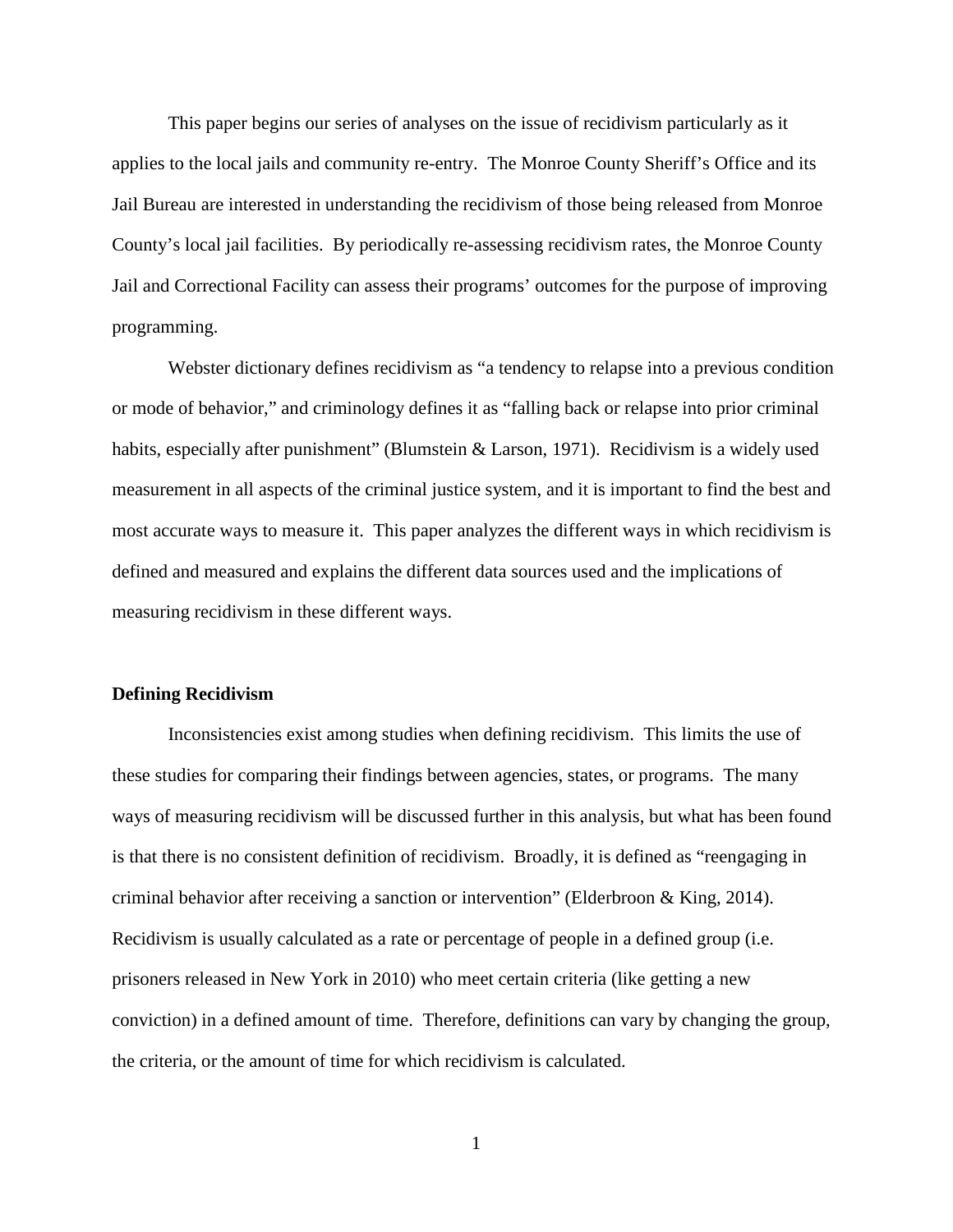Error will exist in studies no matter what definition they choose to use. These errors are not unreasonable, though, and any definition will underestimate the "true" recidivism rate because rates are based on official criminal record data which will only show crimes for which people have been arrested or convicted (Blumstein & Larson, 1971). In order to better compare studies' outcomes amongst one another, each study must clearly state their definition of recidivism and the measures they used to come to that definition.

Another issue is that the populations of jails and prisons differ significantly. The way in which recidivism rates should be measured for a jail population requires different considerations than for a prison population (LoBuglio & Lyman, 2006). Rates for a jail population require different considerations because their population is constantly changing. One way it is changing is that those serving a sentence in jail are there for less than a year and are being released more often, whereas those in prison are confined for longer periods of time. Many in jail are also awaiting a trial and sentencing or a transfer to another facility and therefore most jail populations are not consistent. By considering the population, the manner in which recidivism is measured must be thoroughly examined and chosen carefully. Therefore defining and measuring recidivism will differ between jails and prisons.

#### **Measuring Recidivism**

Recidivism can be measured in various ways. According to Elderbroom and King (2014), there is no "right" measure of recidivism. The various measures of recidivism set different criteria for labeling a person as a recidivist. The most commonly used measure of recidivism is whether someone has returned to prison within a given period of time (usually, two or three years). One can return to prison for an arrest that will result in a new conviction and a prison sentence, and one can return to prison after violating a rule of the offender's probation or parole. Other measures of recidivism include reconviction, re-incarceration (in a jail or prison),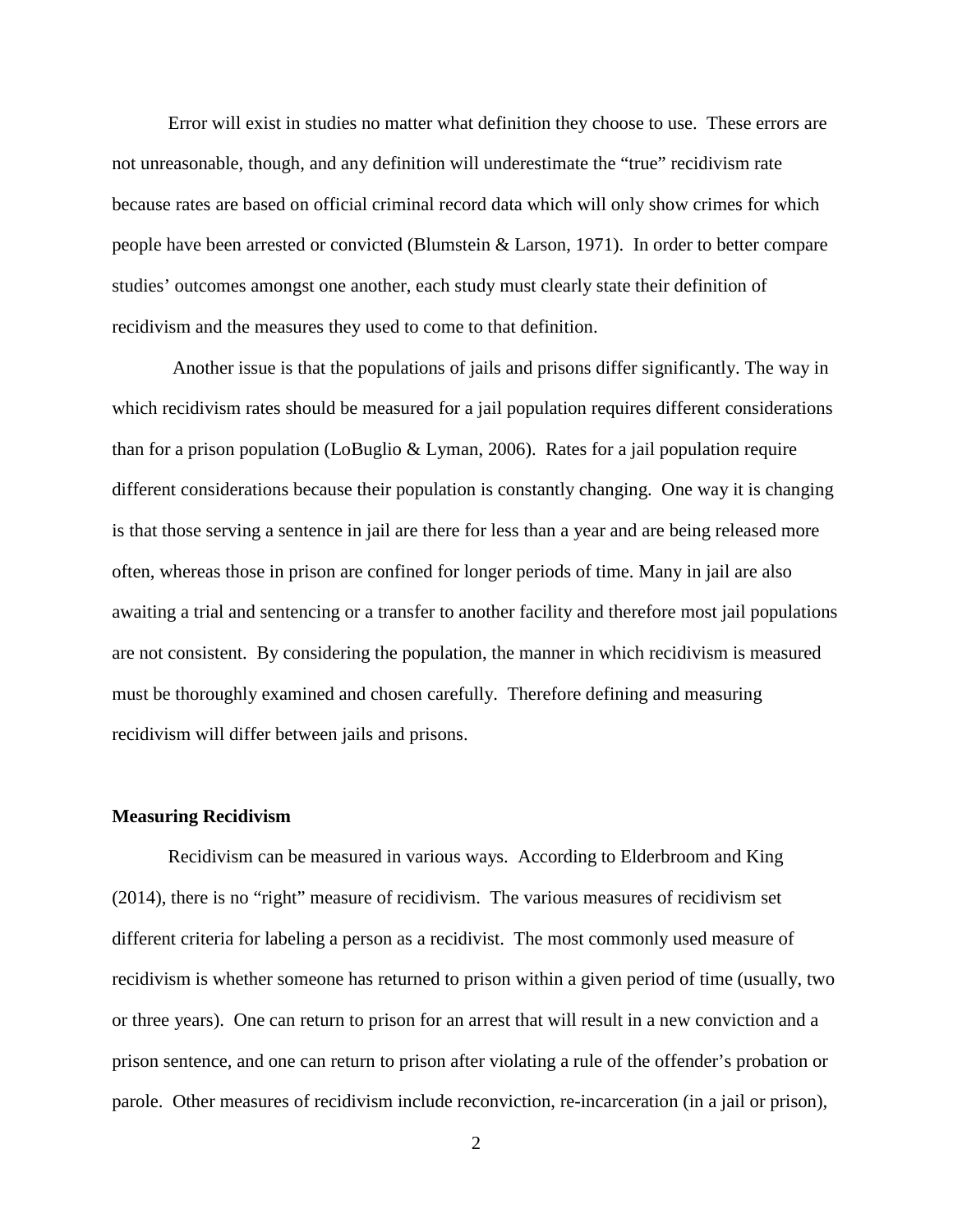imprisonment, re-arrest, and re-arraignment. Most studies include probation and parole violations only when they result in a return to prison, but others place it in its own category as a supervision revocation. Reconviction is when a court determines the individual has committed a new crime. Re-incarceration can be defined as an arrest that resulted in a prison or jail sentence. Imprisonment is defined as an arrest resulting in a prison sentence (Cooper, Durose, & Snyder, 2014). Re-arrest recidivism is only used when there is no conviction disposition information available, as an arrest does not yet mean that a person has been found guilty of a new crime or violation. Finally, re-arraignment is defined as any court appearances within the criminal court system (LoBuglio & Lyman, 2006).

There are misconceptions about the use and measurement of recidivism. The first is due to the alternate definitions of recidivism based on the stage in the criminal justice process that the rate of recidivism is measured. Because of this, it is advised that more than one definition is used to measure recidivism. If every study only used one measure, it would become difficult to compare data over time as well as to compare different studies. The second misconception is the differences in sampling methods by which the data is collected (Blumstein & Larson, 1971). These can change the rate of recidivism found. Lastly, some offenders must be excluded in the calculation of recidivism. Various reasons exist in which an offender must be excluded. Offenders often face legal issues such as immigration, pending charges on other cases, or have outstanding warrants. These may result in dispositions and are not a measure of recidivism and cannot be treated as new recidivist arrests. Offenders who are transferred to other facilities, detained for pre-trial, or die during the time period under study must also be excluded in the calculation of recidivism. Once the population of a recidivism study has been determined, it is easier to choose the best measures to use for recidivism.

The issue with using only re-arrest data is that an offender is innocent until proven guilty, so it is not proven that he or she committed another crime. The problem with using only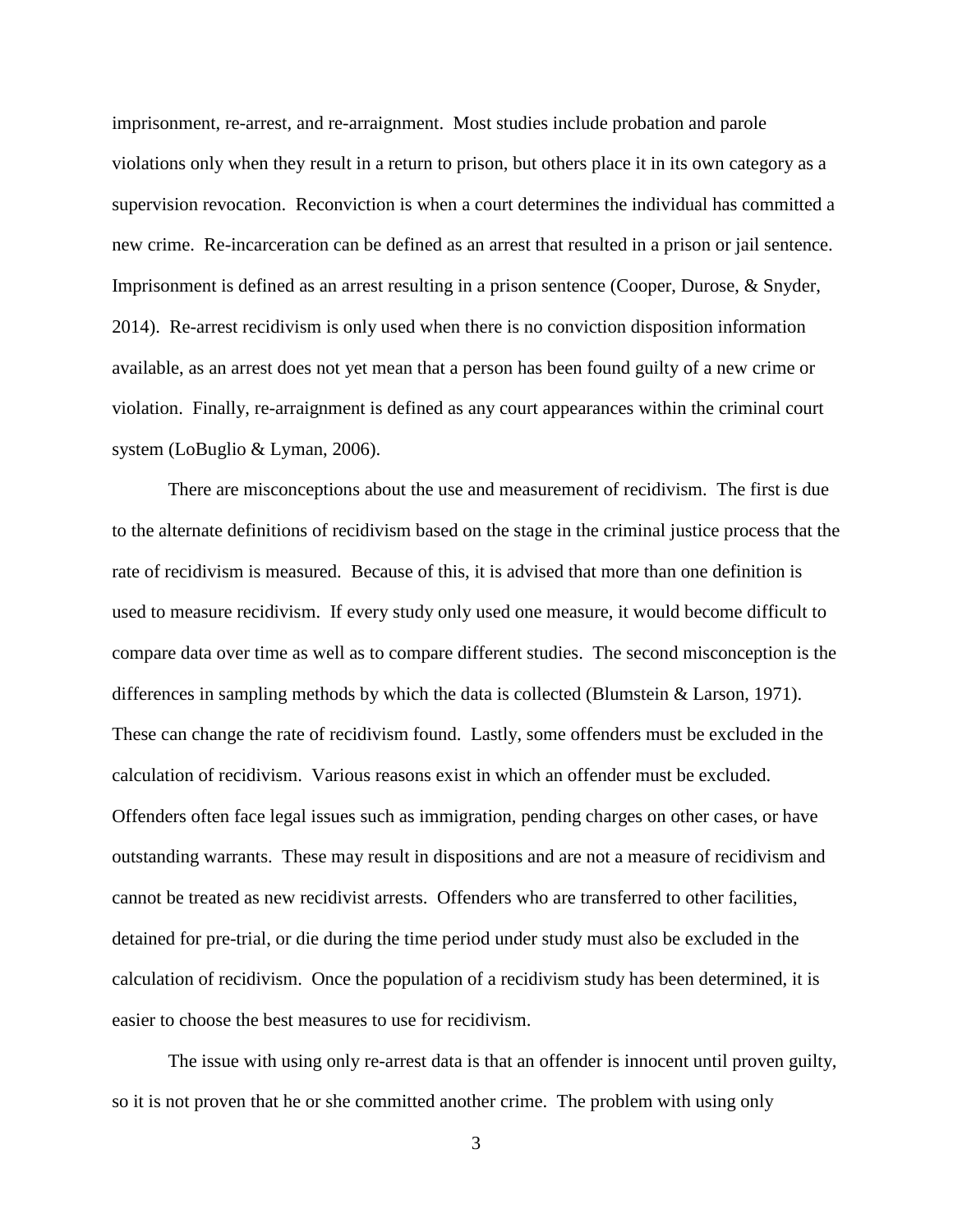reconviction rates is that not everyone is convicted for all crimes they have committed; authorities may not have become aware of the crime, or there may not have been enough evidence to prosecute. This is why it is advised that more than one measure is used for recidivism. The further into the criminal justice system a case goes, "the greater the probability that re-offending will be underestimated and the greater the probability that an offender will be erroneously labelled as a non-recidivist" (Ringland, 2013). The reason for this is that even among those who actually committed crimes, not every offender is arrested, not everyone arrested is convicted, and not everyone convicted is sentenced to time in jail or prison. Also, people may reoffend and never caught at all. Clearly, as we use measures of recidivism which are further into the criminal justice system, we collect data which is an underestimate to the true number of reoffenders and therefore conclude a recidivism rate which is underestimated as well.

### **Data Sources**

There are three main ways data can be collected and used in studies. Recidivism rates can be measured using police, court, or corrective services data; state and federal government data; and self-report data (Ringland, 2013). All three have their pros and cons when using the data to determine an accurate measure of recidivism, and they all lack in the availability of data. Police data is, most of the time, able to provide data in a timelier manner than courts or the federal government, which take time to produce a finalization of case outcomes (Ringland, 2013). The FBI keeps data from all 50 states on arrests, case dispositions, and sentences, and it is one source that can be used to retrieve data. They can provide criminal history records through the Interstate Identification Index. With this source, each offender is given a finger-print based identification number. It has been found though, that there are many missing criminal history records in the FBI's systems (Cooper, et.al, 2014). This is due to a lack of communication and sharing of data between local, state, and federal agencies. The study in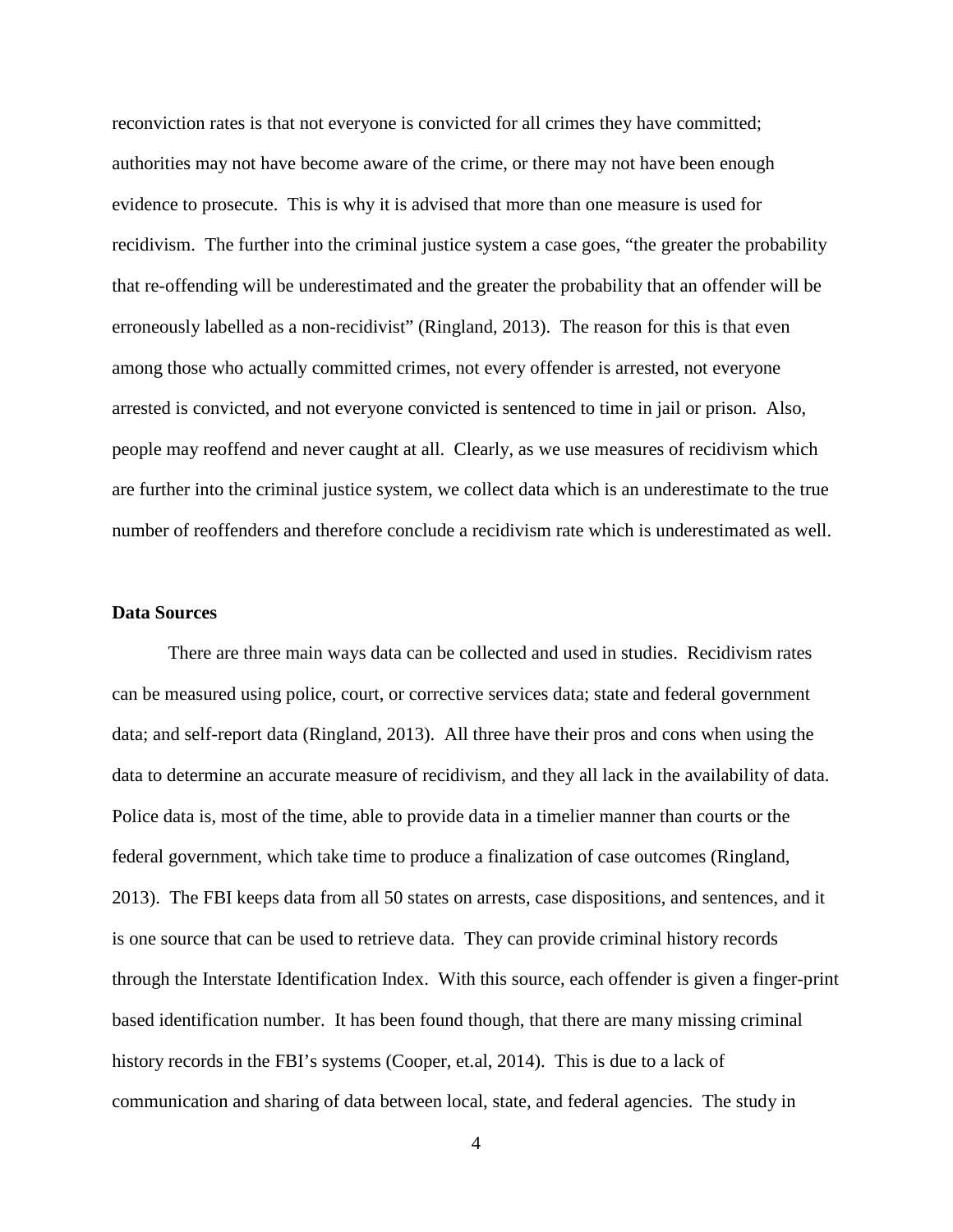Massachusetts by LoBuglio and Lyman (2006) used data records from the Board of Probation that did monthly updates of its records.

The main issue is that all criminal records are incomplete and fail to record some recidivism that may have occurred elsewhere. For example, local jail records would fail to include data that is out of their jurisdiction, just as states fail to record criminal records outside of their state (Blumstein & Larson, 1971).

## **Recommendations and Conclusion**

Improvement in the collection of data is very much needed because the current reporting of data is very inconsistent. States should develop databases that contain data on various correctional populations over a long period of time. If states and federal agencies can develop a single database which assigns identifiers to offenders, links their data across many agencies, updates records to develop long-term records, and collects contextual information, then recidivism data collection would become more accurate, consistent, and timely (Elderbroon & King, 2014). Also, recidivism rates should not be calculated in just a broad manner but should instead be calculated across many dimensions including offense type, geographic area, sentence length, release type, and criminal history (LoBuglio & Lyman, 2006). "Reporting a single, state wide rate is insufficient" (Elderbroon, & King, 2014). Calculating recidivism rates between different groups will give recidivism rates a more meaningful purpose in the criminal justice system, as it will be specific enough to be useful in day-to-day decisions.

In the matter of analyzing recidivism in a jail population, it is important to note that jails differ greatly than prisons. Jails serve a variety of functions including holding people for pretrial, holding them temporarily before transfer to a prison, or for incarcerating offenders serving a jail sentence. Since the population varies so greatly, recidivism rates are not usually a measure of performance but should be a tool for making decisions affecting security, programs, and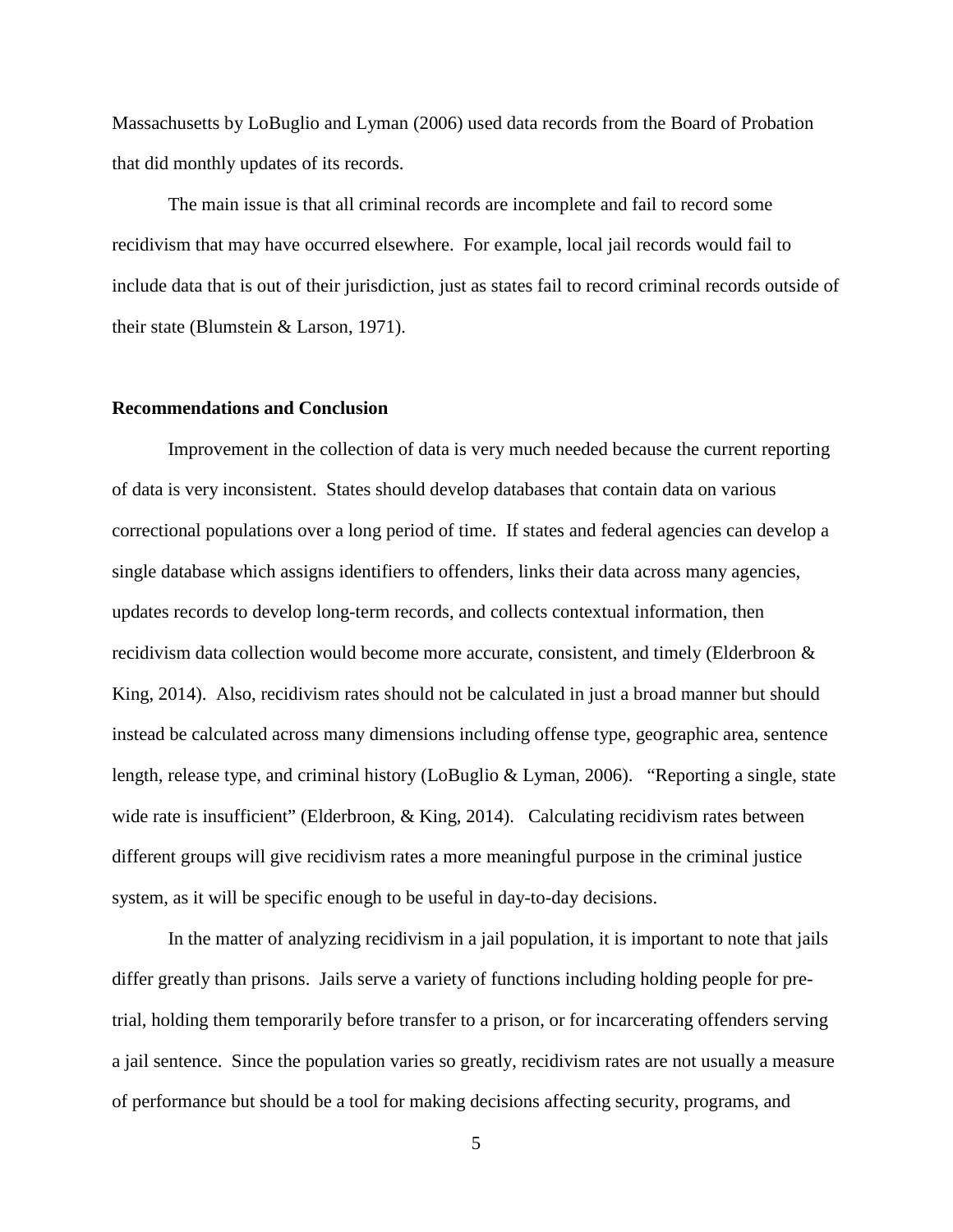release planning. Jail administrators are less concerned with rehabilitating their inmates than prisons are; jail priorities tend to be making sure their facilities are clean, humane, and lawabiding (LoBuglio & Lyman, 2006). Even though this is the case, measuring recidivism rates in jail populations is possible and is important in order to help the system manage its resources, to understand its inmate population, to be more successful in its use of money, and to be more successful in solving issues that arise in the corrections system. "The goal of an ongoing study of recidivism is to produce more than the 'recidivism rate.' The broader purpose of such research should be to inform and support good correctional practices" (LoBuglio & Lyman, 2006).